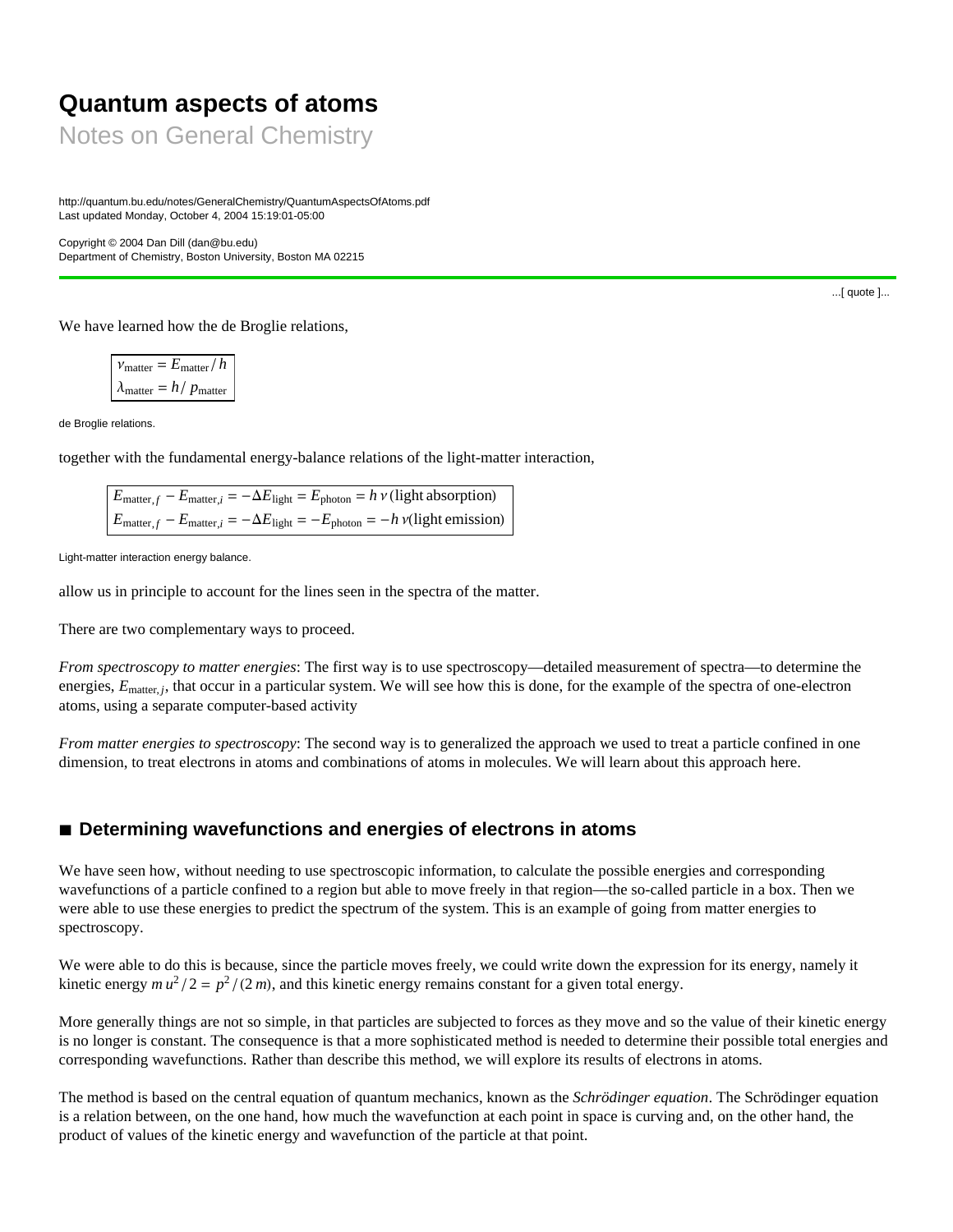For a particle in one dimension, the Schrödinger equation is

curvature of 
$$
\psi
$$
 at  $x = -\frac{2m}{\hbar^2}$  (kinetic energy at  $x \times \psi$  at x)

Here are the four key consequences of this equation and how it determines possible energies and corresponding wavefunctions.

- ä First, the wavefunction curves a lot either when kinetic energy is high or the wavefunction magnitude is large; while it curves much less when kinetic energy is low or the wavefunction magnitude is small.
- ä Second, the curving of the wavefunction is *toward the axis*, and so the wavefunction *oscillates*, when kinetic energy is *positive*. This reflects the de Broglie relation that wavelength decreases when kinetic energy,  $p^2/(2m)$ , increases.
- ä Third, the curving of the wavefunction is *away from the axis*, and so the wavefunction can grow to *infinitely large magnitudes* when kinetic energy is *negative*. If the wavefunction magnitude becomes infinitely large, we say such the wavefunction is *unphysical*, since then it cannot be meaningfully normalized to give a total probability of one.
- ä Fourth, the possible energies of the system are those special values for which the curving away from the axis is controlled so that the wavefunction does not become infinitely large.

In this way energies and wavefunctions of electrons in atoms can be determined. For our purposes what is important is to learn about these wavefunctions and their relative energies. A good way to do this is to look at the wavefunctions themselves.

### $\blacksquare$  Spherical polar coordinates:  $\mathbf{r}, \mathbf{\theta}$  and  $\mathbf{\phi}$

Since an electron in an atom can move in all three spatial dimensions, its wavefunction depends on three spatial coordinates. Since atoms are spherical, because the Coulomb attraction of an electron for the nucleus depends only on the distance, *r*, from the nucleus, the most natural spatial coordinates to use are *spherical polar coordinates*. Here is how to determine the spherical polar coordinates of a point, in terms of its *Cartesian coordinates*, *x*, *y*, and *z*.

The first coordinate, r, is the distance of the point from the origin. The second coordinate,  $\theta$ , is the angle between the positive *z* axis and the line from the origin to the point;  $\theta$  is in the range 0 to  $\pi$ . The third coordinate,  $\phi$ , is the angle between the positive *x* axis and the line from the origin to the location in the *xy* plane intercepted by the line perpendicular to the *xy* plane and passing through the point;  $\phi$  is in the range 0 to 2  $\pi$ . Note that in mathematics the definitions of  $\theta$  and  $\phi$  are reversed; the definitions given here are used in chemistry and physics.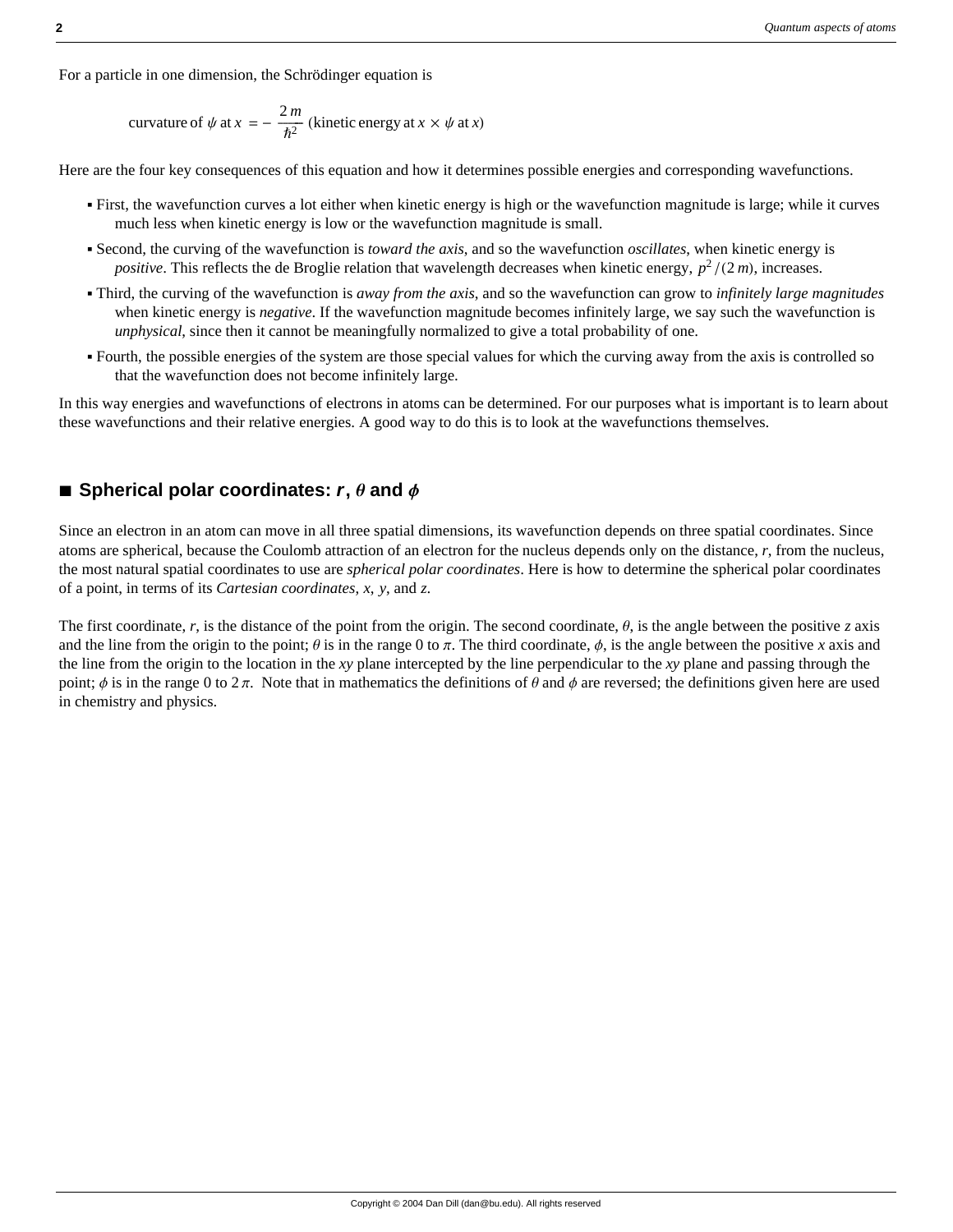

In the figure above, the positive *z* axis is up, the positive *y* axis is to the right, and the positive *x* axis is out of the plane of the paper. Label the angle  $\theta$ , the angle  $\phi$ , and the distance *r* of the point.

Using trigonometry and the three-dimensional Pythagorean theorem, it is not too hard to get the following expressions for the spherical polar coordinates in terms of the Cartesian coordinates.

 $r = \sqrt{x^2 + y^2 + z^2}$  $\theta = \text{ArcCos}(z/r)$ , and

 $\phi = \text{ArcTan}(y/x)$ .

Note that in determining the value of  $\phi$  using the arctan, you need to determine which quadrant  $\phi$  is in. In particular, in  $x < 0$ , then you need to add  $\pi$  to the value of the arctan, and if  $x = 0$ , then  $\phi = \pi/2$  when  $y > 0$  and  $\phi = -\pi/2$  when  $y < 0$ .

Here are some example points expressed in both Cartesian and spherical polar coordinates.

What values of the spherical polar coordinate correspond to the xy plane? Answer:  $\theta = \pi/2$  and all values of *r* and  $\phi$ .

What values of the spherical polar coordinates correspond to the *yz* plane? Answer: The positive *y* part of the *yz* plane corresponds to  $\phi = \pi/2$  and all values of *r* and  $\theta$ ; the negative *y* part of the *yz* plane corresponds to  $\phi = -\pi/2$  and all values of  $r$  and  $\theta$ .

What values of the spherical polar coordinates correspond to the *zx* plane? Answer: The positive *x* part of the *zx* plane corresponds to  $\phi = 0$  and all values of *r* and  $\theta$ ; the negative *x* part of the *zx* plane corresponds to  $\phi = \pi$  and all values of *r* and  $\theta$ .

What values of the spherical polar coordinates correspond to the  $(x, y, z) = (1, 1, 1)$ ? Answer:  $r = \sqrt{3}$ ,  $\theta = \text{ArcCos}(1/\sqrt{3})$  and  $\phi = \pi/4$ .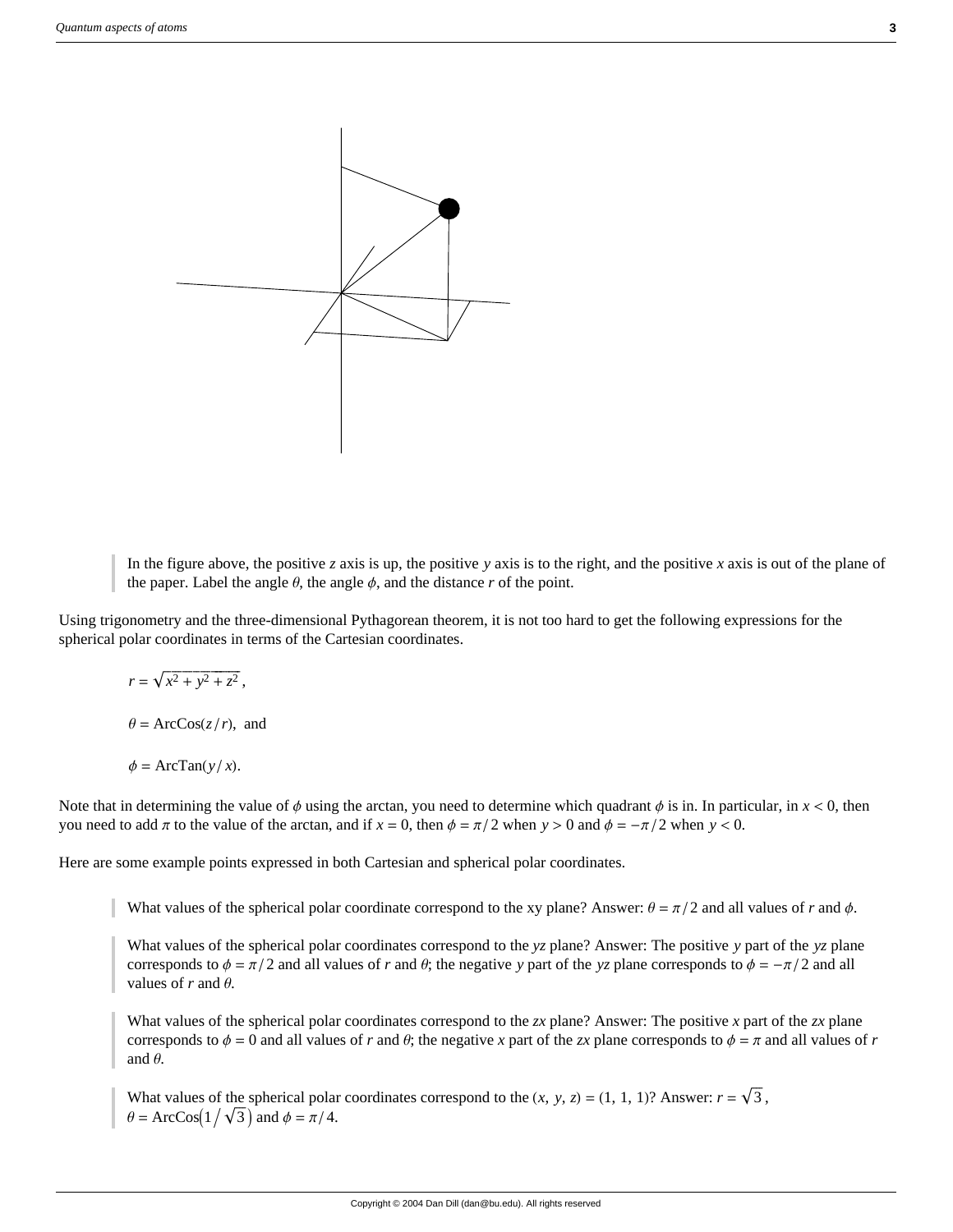What values of the spherical polar coordinates correspond to the  $(x, y, z) = (1, 0, 0)$ ? Answer:  $r = 1$ ,  $\theta = \pi/2$  and  $\phi = 0$ .

What values of the spherical polar coordinates correspond to the  $(x, y, z) = (0, -1, 0)$ ? Answer:  $r = 1, \theta = \pi/2$  and  $\phi=-\pi/2$ .

What values of the spherical polar coordinates correspond to the  $(x, y, z) = (0, -1, -1)$ ? Answer:  $r = \sqrt{2}$ ,  $\theta = 3\pi/4$  and  $\phi=-\pi/2$ .

What values of the spherical polar coordinates correspond to the  $(x, y, z) = (-1, 1, -1)$ ? Answer:  $r = \sqrt{3}$ ,  $\theta = \text{ArcCos}(-1/\sqrt{3})$  and  $\phi = 3\pi/4$ .

What values of the spherical polar coordinates correspond to the  $(x, y, z) = (1, 1, -1)$ ? Answer:  $r = \sqrt{3}$ ,  $\theta = \text{ArcCos}(-1/\sqrt{3})$  and  $\phi = \pi/4$ .

What values of the spherical polar coordinates correspond to the  $(x, y, z) = (1, -1, 1)$ ? Answer:  $r = \sqrt{3}$ .  $\theta = \text{ArcCos}(1/\sqrt{3})$  and  $\phi = -\pi/4$ .

What values of the spherical polar coordinates correspond to the  $(x, y, z) = (-1, -1, -1)$ ? Answer:  $r = \sqrt{3}$ ,  $\theta = \text{ArcCos}(-1/\sqrt{3})$  and  $\phi = 5\pi/4$ .

### ■ What wavefunctions of electrons in atoms look like

Let's denote the wavefunction of an electron in an atom as  $\psi(r, \theta, \phi)$  in spherical coordinates and as  $\psi(x, y, z)$  in terms of Cartesian coordinates. The numerical value of the wavefunction is the probability amplitude of the electron at the point  $\{r, \theta, \phi\} = \{x, y, z\}$ , and the corresponding probability density is  $|\psi|^2$ . The probability that the electron is in a small volume d V centered on the point is  $|\psi|^2 dV$ . The total probability of the electron being somewhere is  $\int_V |\psi|^2 dV = 1$ .

To visualize such wavefunctions and probability densities, we need three spatial dimensions and a fourth dimension for the value of the wavefunction. Since we live only in three spatial dimensions, we have to build up the visualization step wise, by holding one of the four dimensions constant.

One way to do this is by looking at "slices" of the wavefunctions. Each slice spans two of the three spatial dimensions, for a given fixed value of the third dimension. On each slice is displayed an image of the probability density corresponding to the wavefunction, with brightness proportional to density. By analyzing a series of parallel slices, we can get insight into the three dimensional structure of the wavefunction along the axes parallel to the slice plane. By repeating the analysis for different axes we can synthesize in our mind how the probability density is distributed throughout the space of the atom. This procedure is analogous to that used in medical whole body imaging used in computer aided tomography (CAT) scanning.

To illustrate how slices look, here are the results of one of the possible hydrogen atom probability densities (there are many different possibilities) in the *xy* plane  $(z = 0)$  for five different resolutions.



An example hydrogen atom probability density in the *xy* plane. Positive *x* is to the right, positive y is up. The nucleus is at the center. From left to right, the width and height are 1, 10, 30, 60 and 100  $a_0 = 0.529$  Å. The brightness of the display is proportional to the probability density.

In each case the nucleus is at the center. The figures differ on the area spanned by the slice. From left to right, the width and height are 1, 10, 30, 60 and 100  $a_0 = 0.529$  Å  $(a_0$  is the classical radius of the hydrogen atom in its lowest energy state). The brightness of the display is proportional to the probability density.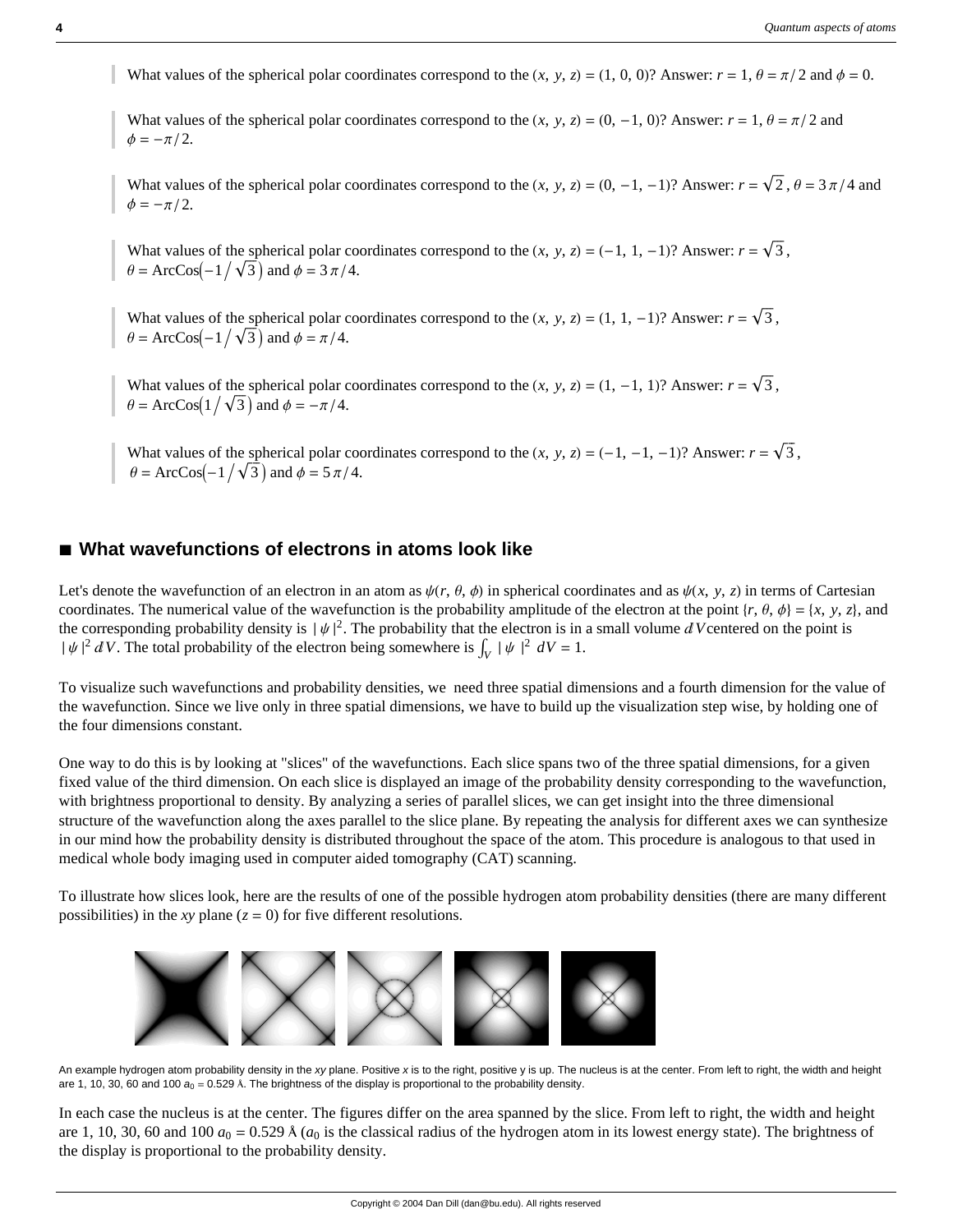We have learned for the one-dimensional example of a free particle confined to a region that wavefunctions have loops, and between loops the wavefunction vanishes. This means that there are regions where the probability density vanishes. The slices above show that there are also loops and so regions of vanishing probability density in three dimensions.

There are two important features of loops in three dimensional wavefunctions. First, because atoms are spherical, there are separate sets of loops in the radial direction (going out from the nucleus) and in the angular directions (going around the nucleus at fixed distance *r* from it). Second, because the angular wavefunction repeats after a full circle, angular loops must meet smoothly after at the close of the circle. This means that angular variations must have an integer number of wavelengths and so always *an even number of loops*.

- For the *xy* slices above, how many radial loops (going out from the nucleus) are there? Answer: two.
- For the *xy* slices above, how many angular loops are there? Answer: four.
- For the *xy* slices above, how many angular wavelengths are there? Answer: two.

Here are the results for the same hydrogen atom probability density but in the  $yz$  plane  $(x = 0)$ .



- An example hydrogen atom probability density in the *yz* plane. Positive *y* is to the right, positive *z* is up. The nucleus is at the center. From left to right, the width and height are 1, 10, 30, 60 and 100  $a_0 = 0.529$  Å. The brightness of the display is proportional to the probability density.
	- For the *yz* slices above, how many radial loops (going out from the nucleus) are there? Answer: two.

For the *yz* slices above, how many angular loops are there? Answer: two.

For the *yz* slices above, how many angular wavelengths are there? Answer: one.

Finally, here are the results for the same hydrogen atom probability density but in the *zx* plane ( $y = 0$ ).



An example hydrogen atom probability density in the *zx* plane. Positive *z* is to the right, positive *x* is up. The nucleus is at the center. From left to right, the width and height are 1, 10, 30, 60 and 100  $a_0 = 0.529$  Å. The brightness of the display is proportional to the probability density.

For the *zx* slices above, how many radial loops (going out from the nucleus) are there? Answer: two.

For the *zx* slices above, how many angular loops are there? Answer: two.

For the *zx* slices above, how many angular wavelengths are there? Answer: one.

These slices perpendicular to the three Cartesian axes illustrate that while the number of radial loops does not change, no matter which slice through the nucleus is made, the number of angular loops can be different. This difference in angular loops is a key to forms a three dimensional image in our mind of the probability density.

A nice way to visualize how such three dimensional images look is to construct what is known as an *isosurface*. An isosurface of a function  $f(x, y, z)$  consists of all of those particular values of the independent variables x, y, and z for which the function  $f$  has the *same* value, known as the *isovalue*.

Here is the isosurface of the hydrogen atom probability density shown above for the isovalue of  $0.001/a_0^3$ .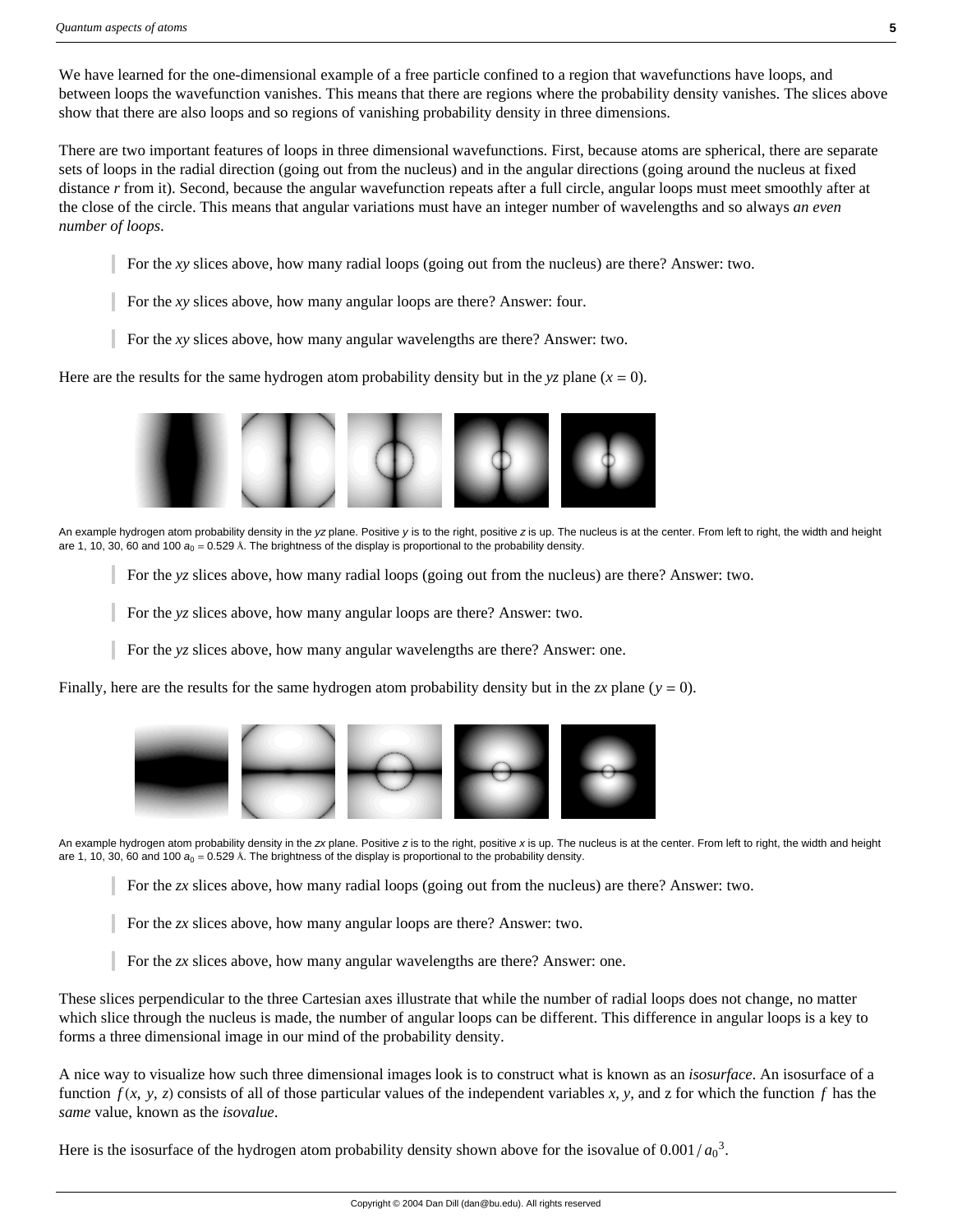

Isosurface of a hydrogen atom electron probability density for the isovalue of 0.001/ $a_0^3$ . Values of *x*, *y*, and *z* are in  $a_0 = 0.529$  Å.

On the isosurface figure, sketch the *xy* plane. Your sketch should look like the figure below. Does the way the plane slices the isosurface match the *xy* slices shown earlier?

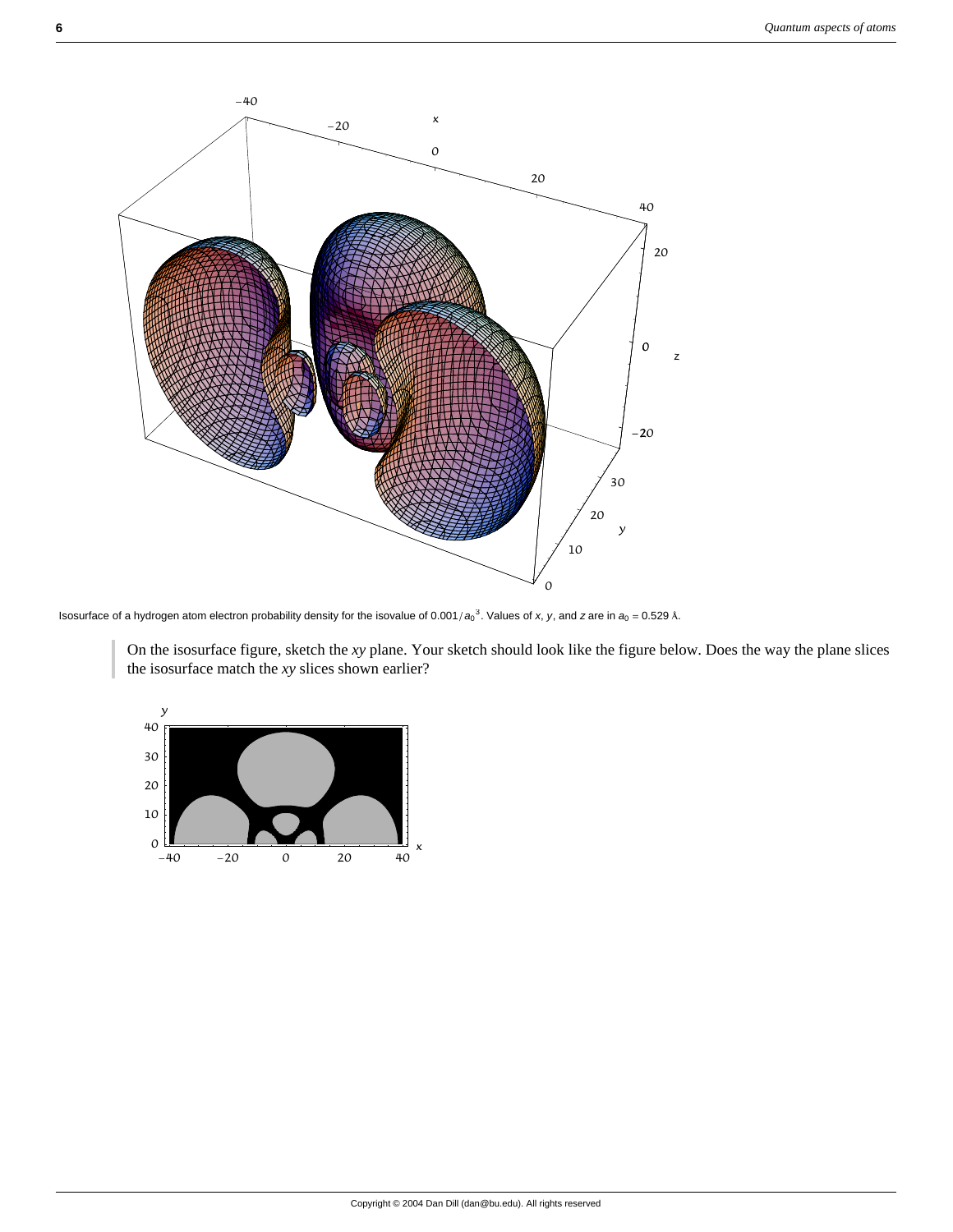On the isosurface figure, sketch the *yz* plane. Your sketch should look like the figure below. Does the way the plane slices the isosurface match the *yz* slices shown earlier?



On the isosurface figure, sketch the *zx* plane. Your sketch should look like the figure below. Does the way the plane slices the isosurface match the *zx* slices shown earlier?



### **More**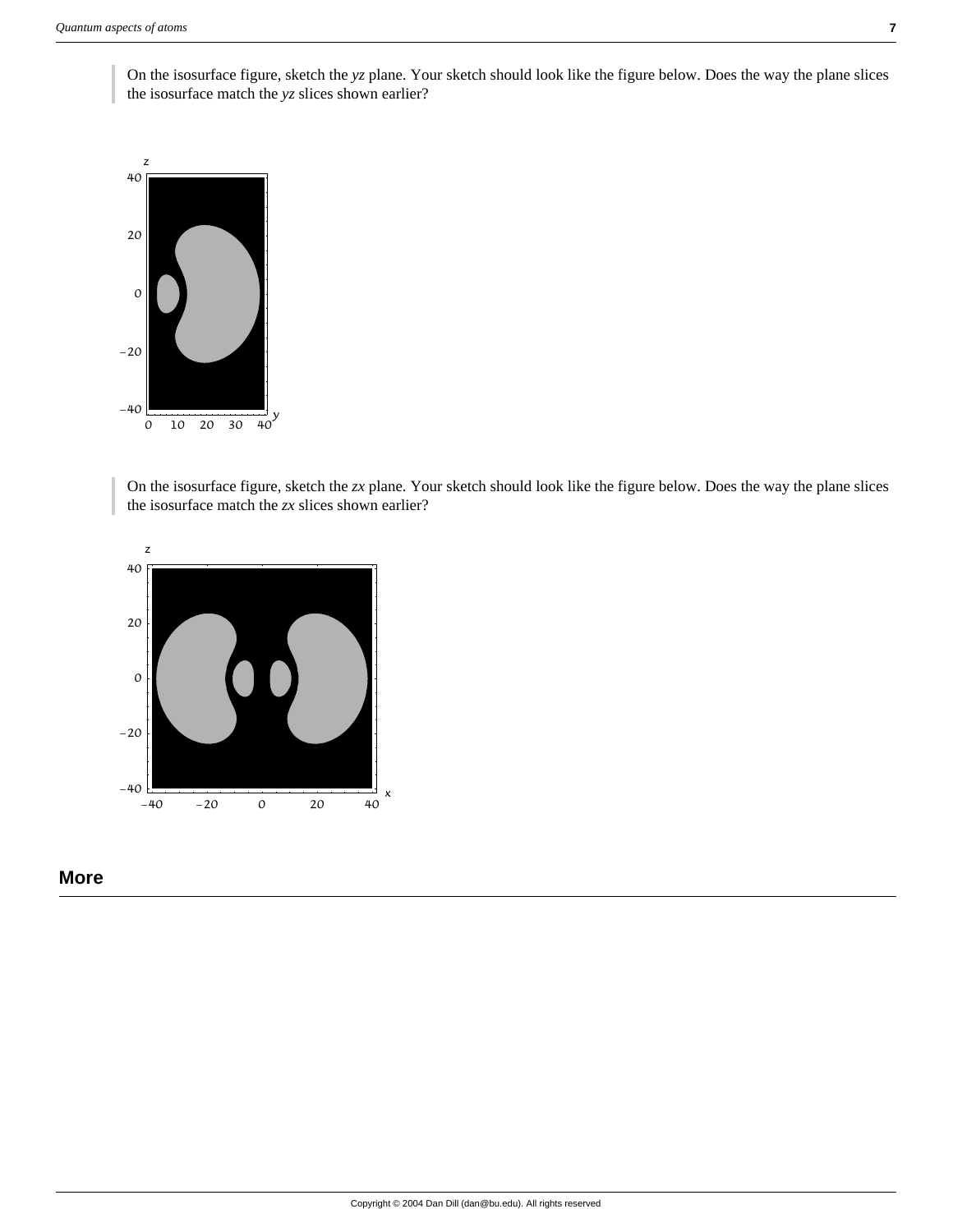

F:\Dan\Notes on General Chemistry\Mma\03 Atomic structure\Isosurfaces

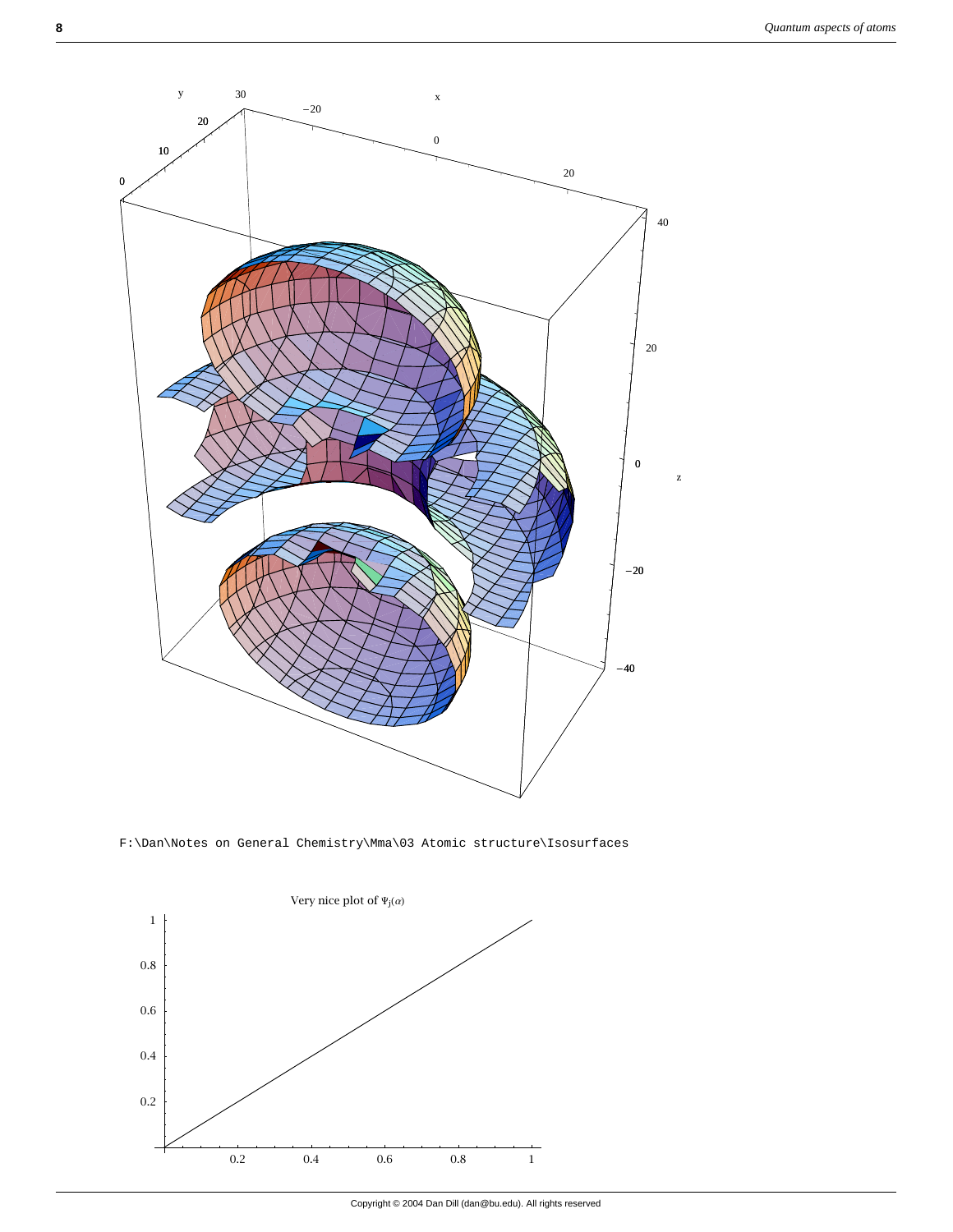



4dxy.eps

*v*

# **à A taxonomy of atomic wavefunctions**

#### **more**

An electron in an atom can have almost limitless variations in its probability densities, depending on what energy level it is in. Here are representations of a different atomic probability density in the *xy* plane for five different resolutions.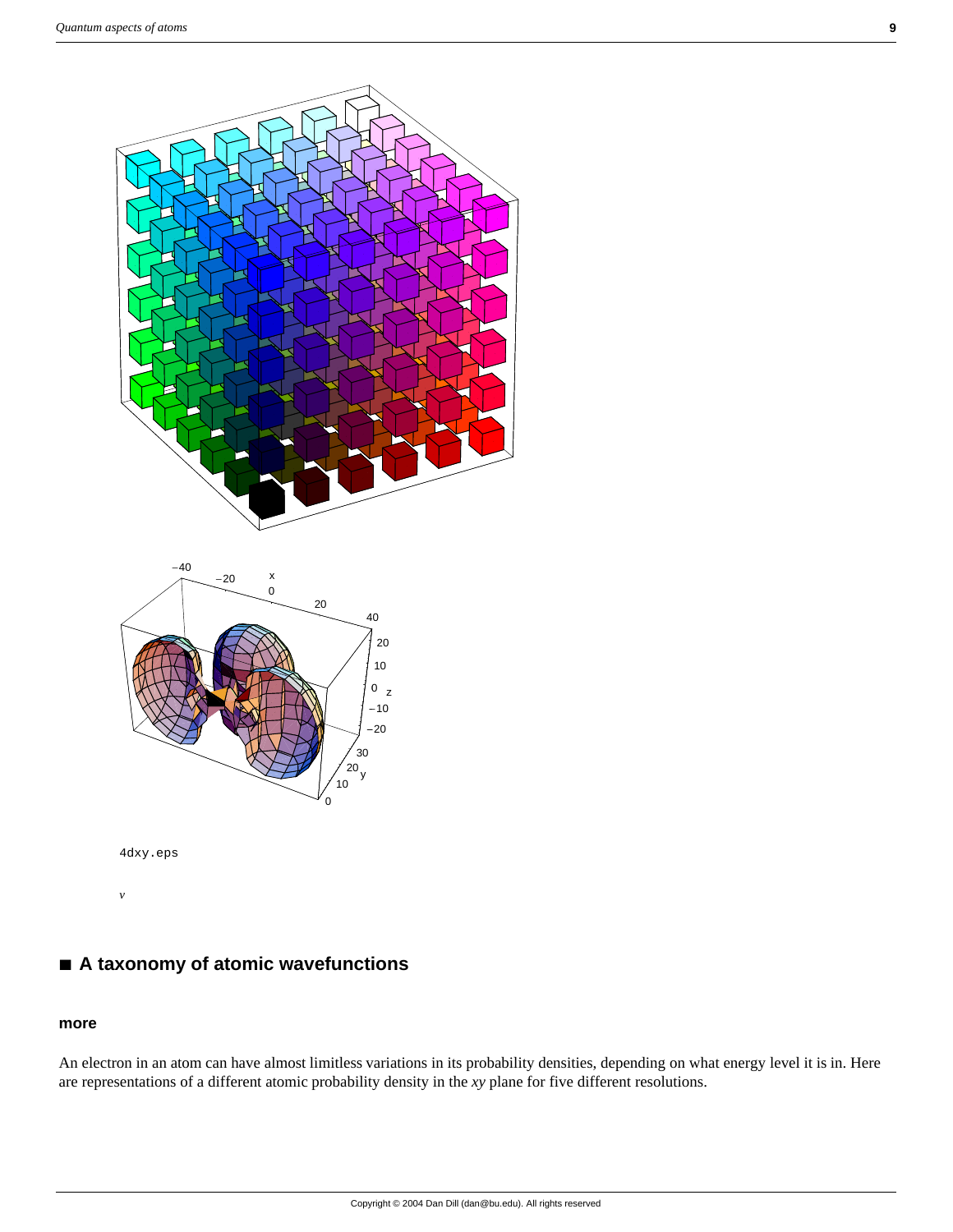

A second example hydrogen atom probability density in the *xy* plane. The nucleus is at the center. From left to right, the width and height are 1, 10, 30, 60 and 100  $a_0 = 0.529$  Å. The brightness of the display is proportional to the probability density.



And here are representations of a third atomic probability density in the *xy* plane for five different resolutions.



A third example hydrogen atom probability density in the *xy* plane. The nucleus is at the center. From left to right, the width and height are 1, 10, 30, 60 and 100 *a*<sup>0</sup> = 0.529 Å. The brightness of the display is proportional to the probability density.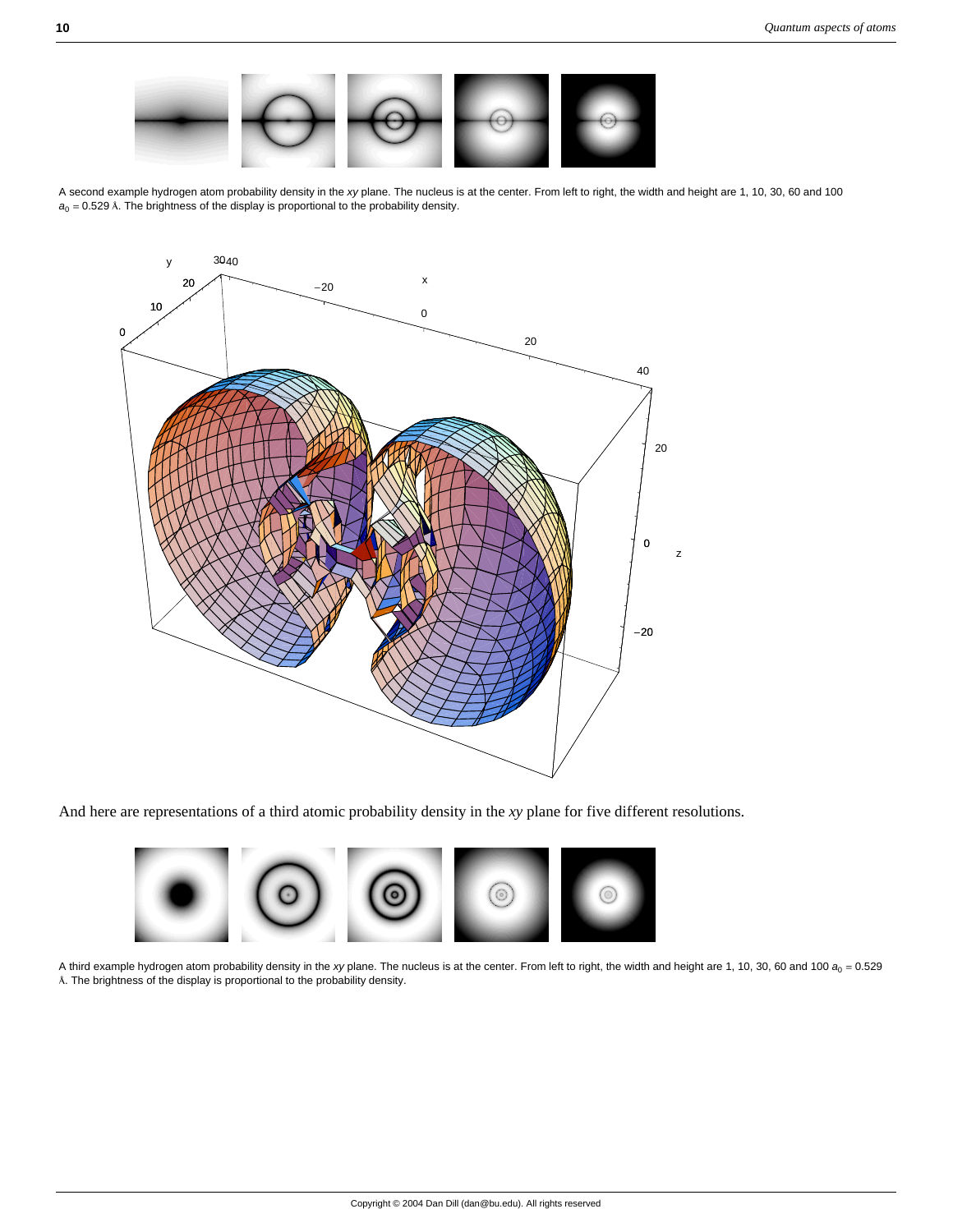



To allow you to explore the three dimensional structure of atomic wavefunctions, we have created the interactive software tool, *Tomograph2d*, to make slices through different hydrogen atom probability densities, perpendicular to each of the three Cartresian axes, for different values of coordinate perpendicular to the slice. (The 2d in the name Tomography2d refers to the fact that each slice spans two of the three spatial dimensions.)

Tomograph2d allows you to select the number of radial loops and the number of angular wavelengths (one angular wavelength equals two loops). It turns out that in addition if there are  $\ell$  angular wavelengths, then there are  $2\ell + 1$  different probability densities with the same number of radila loops and angular wavelengths, and so Tomorgraph2d allows you to specify these alternatives. Finally, there is a slider that allows you to move the slice plane along its perpendicular axis, so that you can see how the probaiblity density changes when it does not contain the nucleus.

Here are a series of explorations you can do with Tomograph2d to learn how atomic wavefunctions are distributed in space, and to sort them out into families.

### **Three dimensional structure**

We have created the interactive software tool, *Tomograph2d*, to learn about the three dimensional citriculture of atomic wave functions. The tool works by making slices through a wavefunction to display the relative probability density in the plane of the slice. By analyzing a series of parallel slices, we can get insight into the three dimensional structure of the wavefunction. This procedure is analogous to that used in medical whole body imaging used in computer aided tomography (CAT) scanning.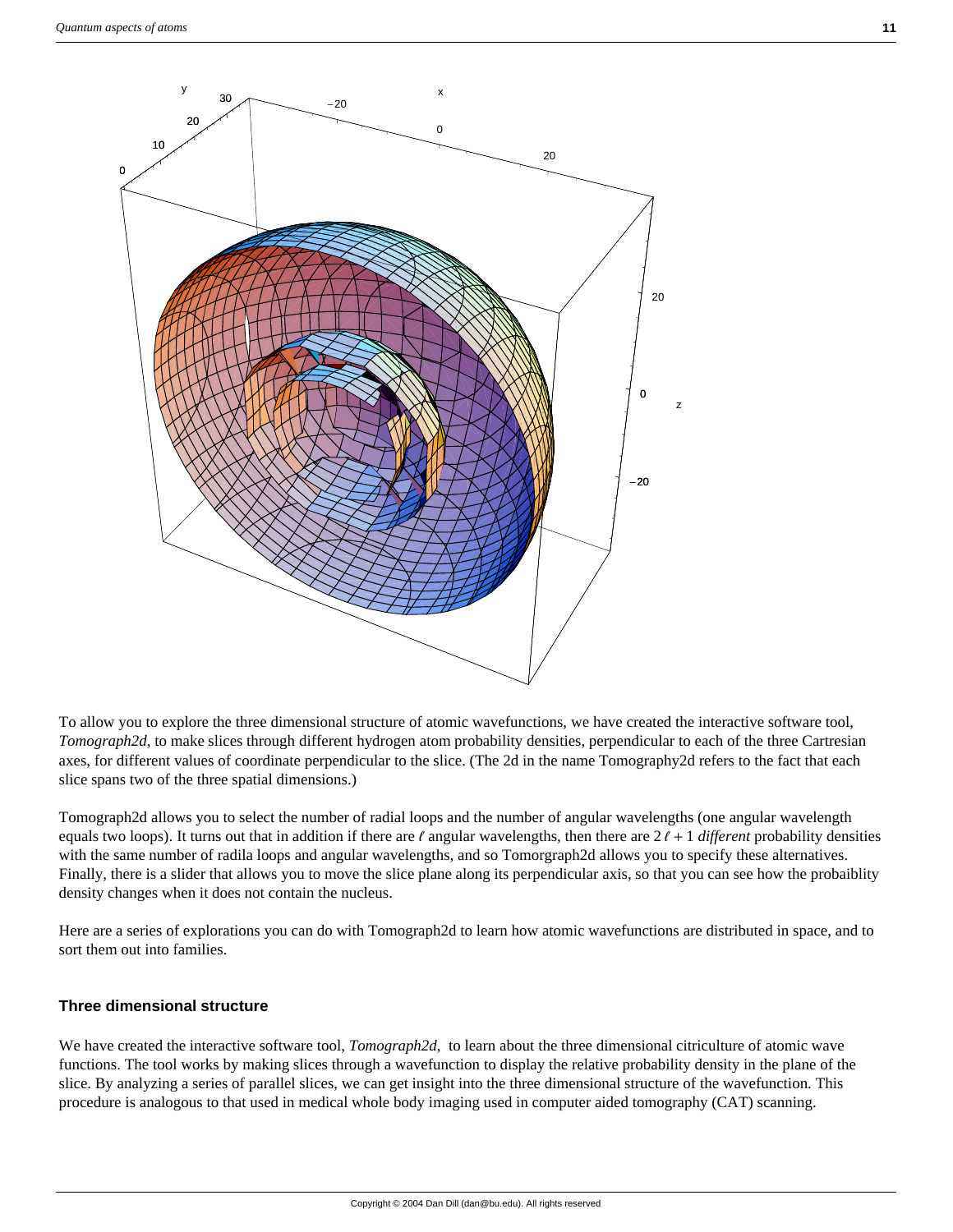#### **Relative energies**

We have learned for the one-dimensional example of a free particle confined to a region that the wavefunction for the lowest possible energy has one loop, that the wavefunction for the second lowest possible energy has two loops, and one loop is added for each higher energy.

Here is how to extend this idea of the number of loops reflecting relative energy to three dimensions. First, because atoms are spherical, there will be separate sets of loops in the radial direction (going out from the nucleus) and in the angular directions (going around the nucleus at fixed distance from it). Second, because the angular wavefunction at  $\theta = 0$  is as  $\theta = 2\pi$ , angular variation must meet smoothly after one full cycle in  $\theta$ . This means that the lowest energy angular variation must have one full wavelength (that is, two loops rather than one loops), and each increase in angular excitation must be accompanied by the addition of another full wavelength.

With this background, lets sort out atomic wavefunctions in families according to the number of wavelengths moving around the nucleus at fixed distance from it, and then, within a family, the according to the number of loops radially outward from the nucleus.

Here are the probability densities in the *xy* plane of the simplest members for the family of hydrogen atom wavefunctions with zero, one, and two angular wavelengths.



Probability density in the *xy* plane of the simplest member for the family of hydrogen atom wavefunctions with zero angular wavelengths. The nucleus is at the center. From left to right, the width and height are 0.5, 5, 15, 30 and 50  $a_0 = 0.529$  Å. The brightness of the display is proportional to the probability density.



Probability density in the *xy* plane of the simplest member for the family of hydrogen atom wavefunctions with one angular wavelength. The nucleus is at the center. From left to right, the width and height are 0.5, 5, 15, 30 and 50  $a_0 = 0.529$  Å. The brightness of the display is proportional to the probability density.



Probability density in the *xy* plane of the simplest member for the family of hydrogen atom wavefunctions with two angular wavelengths. The nucleus is at the center. From left to right, the width and height are 0.5, 5, 15, 30 and 50  $a<sub>0</sub> = 0.529$  Å. The brightness of the display is proportional to the probability density.

### **à Electron kinetic and potential energy in atoms**

In chemistry to central example of this is the one-electron atom. With respect to the nucleus of such an atom, which is so heavy that we can assume its motion is negligible compared to that of the electron, the electron experiences the force

$$
F_{\text{Coulomb}} = \frac{(+Z \, e) \, (-e)}{4 \, \pi \, \epsilon_0 \, r^2} = -\frac{Z \, e^2}{4 \, \pi \, \epsilon_0 \, r^2}
$$